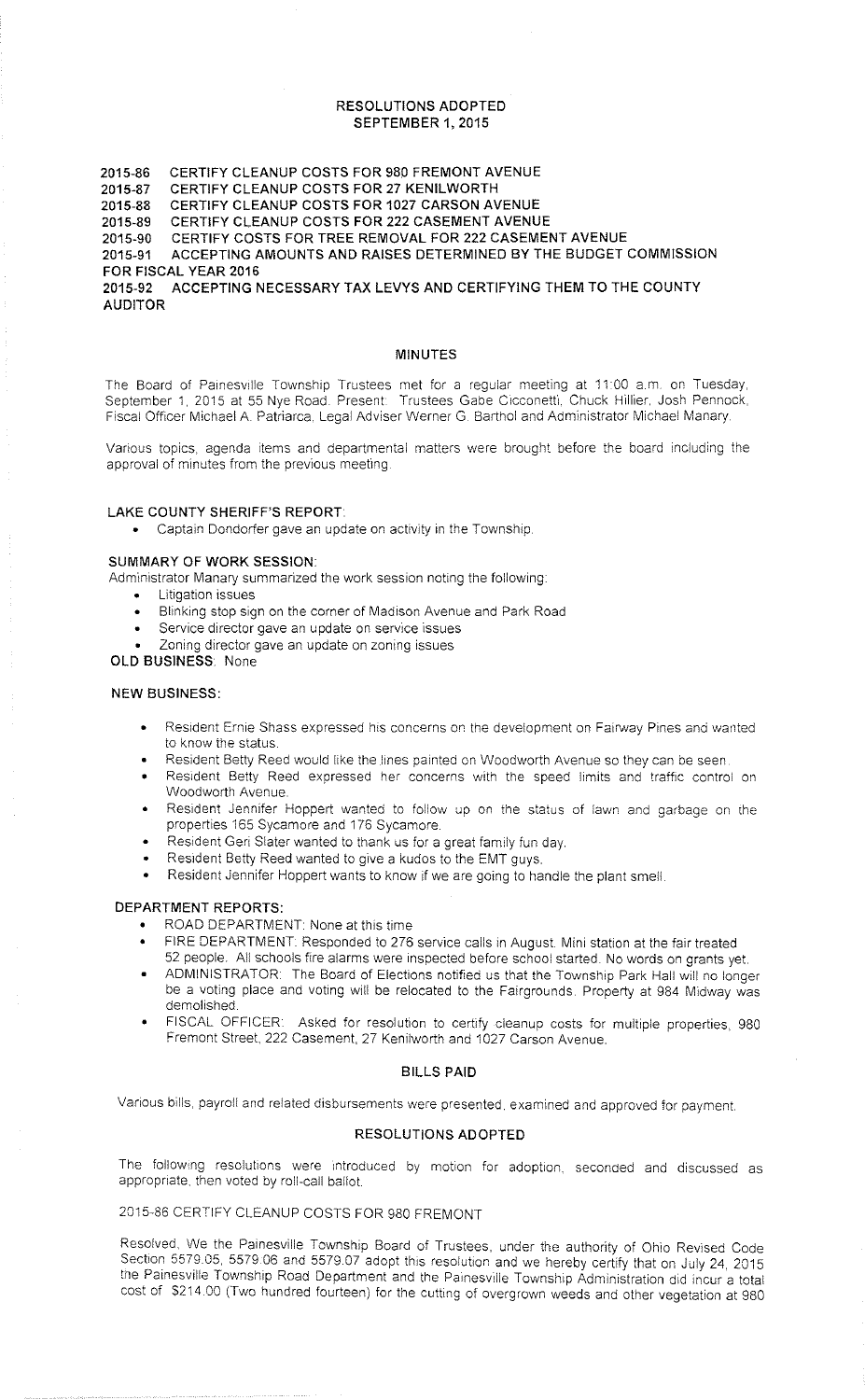Fremont (Permanent Parcel #11 B041 G060320) we ask the County Auditor to enter the amount of \$214.00 on the tax duplicate to be collected as other taxes and returned to the Township.

### 2015-87 CERTIFY CLEANUP COSTS FOR 27 KENILWORTH

Resolved, We the Painesville Township Board of Trustees, under the authority of Ohio Revised Code Section 5579.05, 5579.06 and 5579.07 adopt this resolution and we hereby certify that on July 24, 2015 the Painesville Township Road Department and the Painesville Township Administration did incur a total cost of \$214.00 (Two hundred fourteen) for the cutting of overgrown weeds and other vegetation at 27 Kenilworth (Permanent Parcel #11 B043E000290) we ask the County Auditor to enter the amount of \$214.00 on the tax duplicate to be collected as other taxes and returned to the Township.

#### 2015-88 CERTIFY CLEANUP COSTS FOR 1027 CARSON AVENUE

Resolved, We the Painesville Township Board of Trustees, under the authority of Ohio Revised Code Section 5579.05, 5579.06 and 5579.07 adopt this resolution and we hereby certify that on August 20, 2015 the Painesville Township Road Department and the Painesville Township Administration did incur a total cost of \$235.00 (Two hundred thirty five) for the cutting of overgrown weeds and other vegetation at 1027 Carson Avenue (Permanent Parcel #11 B066E000620) we ask the County Auditor to enter the amount of \$235.00 on the tax duplicate to be collected as other taxes and returned to the Township.

#### 2015-89 CERTIFY CLEANUP COSTS FOR 222 CASEMENT AVENUE

Resolved, We the Painesville Township Board of Trustees, under the authority of Ohio Revised Code Section 5579.05, 5579.06 and 5579.07 adopt this resolution and we hereby certify that on August 20, 2015 the Painesville Township Road Department and the Painesville Township Administration did incur a total cost of \$235.00 (Two hundred thirty five) for the cutting of overgrown weeds and other vegetation at 222 Casement Avenue (Permanent Parcel #1180278000020) we ask the County Auditor to enter the amount of \$235.00 on the tax duplicate to be collected as other taxes and returned to the Township.

#### 2015-90 CERTIFY COSTS FOR TREE REMOVAL FOR 222 CASEMENT AVENUE

Resolved, We the Painesville Township Board of Trustees, under the authority of Ohio Revised Code Section 5579.05, 5579.06 and 5579.07 adopt this resolution and we hereby certify that on August 20, 2015 the Painesville Township Road Department and the Painesville Township Administration did incur a total cost of \$2000.00 (Two thousand) for the removal of dead tree at 222 Casement Avenue (Permanent Parcel #1180278000020) we ask the County Auditor to enter the amount of \$2000.00 on the tax duplicate to be collected as other taxes and returned to the Township.

2015-91 ACCEPTING AMOUNTS AND RATES SET BY THE BUDGET COMMISSION FOR FISCAL YEAR 2016

RESOLVED, we, the Painesville Township Trustees hereby accept the amounts and rates determined by the budget commission for Fiscal year 2016.

2015-92 ACCEPTING NECESSARY TAX LEVY'S AND CERTIFYING THEM TO THE COUNTY AUDITOR

RESOLVED, we, the Painesville Township Trustees hereby accept the necessary tax levy's and certifying them to the County Auditor

#### **ADJOURNMENT**

On a motion made, seconded and carried by three votes of AYE, the Trustees duly adjourned the meeting.

P

Gabe Cicconettl, Chairman

Michael A. Patriarca, Fiscal Officer

Page No. 2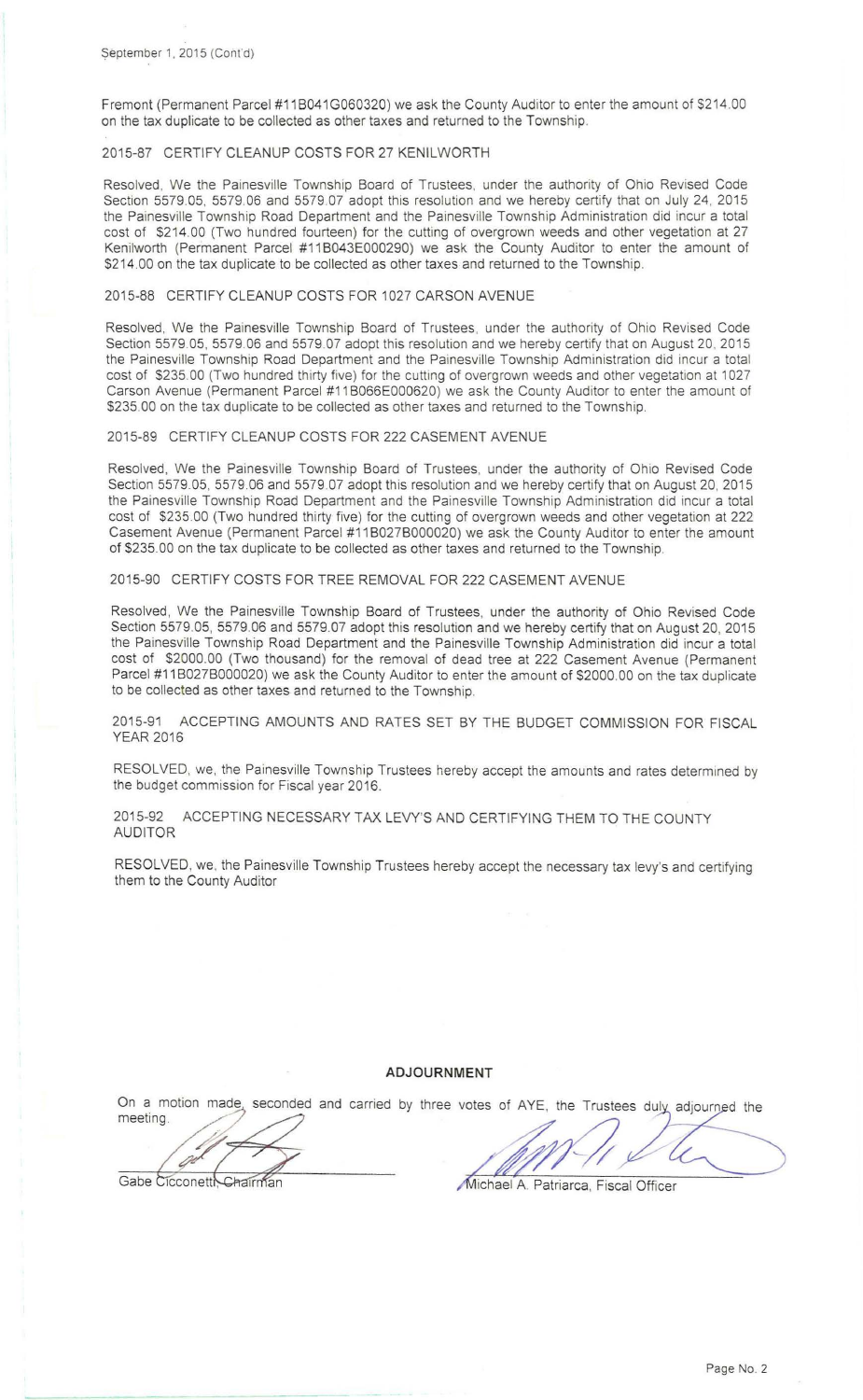## PAINESVILLE TOWNSHIP, LAKE COUNTY 9/2/2015 12:46:29 PM

# **Payment Listing**  UAN v2015.3

8/1212015 to 9/1 /2015

| Payment   |            | Transaction   |      |                                          |              |              |
|-----------|------------|---------------|------|------------------------------------------|--------------|--------------|
| Advice #  | Post Date  | Date          | Type | Vendor / Payee                           | Amount       | Status       |
| 1532-2015 | 08/12/2015 | 08/14/2015 CH |      | TIME WARNER CABLE                        | \$69.37      | С            |
| 1533-2015 | 08/19/2015 | 08/19/2015 CH |      | TIME WARNER CABLE                        | \$117.99     | $\mathsf{C}$ |
| 1534-2015 | 08/19/2015 | 08/19/2015 CH |      | TIME WARNER CABLE                        | \$117.99     | $\mathbf C$  |
| 1538-2015 | 08/24/2015 | 08/24/2015 CH |      | TIME WARNER CABLE                        | \$117.99     | $\mathsf{C}$ |
| 1641-2015 | 08/31/2015 | 09/01/2015 CH |      | <b>FIRSTMERIT BANK</b>                   | \$84.63      | $\mathbf C$  |
| 51832     | 08/12/2015 | 08/12/2015 SW |      | Skipped Warrants 51832 to 51832 Series 4 | \$0.00       | $\vee$       |
| 51833     | 08/12/2015 | 08/12/2015 AW |      | ADVANCE AUTO PARTS                       | \$12.99      | $\mathbf C$  |
| 51834     | 08/12/2015 | 08/12/2015 AW |      | <b>CINTAS CORPORATION</b>                | \$323.16     | $\mathsf C$  |
| 51835     | 08/12/2015 | 08/12/2015 AW |      | DJL MATERIAL & SUPPLY, INC.              | \$6,462.50   | $\mathbf C$  |
| 51836     | 08/12/2015 | 08/12/2015 AW |      | THE ILLUMINATING COMPANY                 | \$36,400.42  | $\mathsf C$  |
| 51837     | 08/12/2015 | 08/12/2015 AW |      | LAKE COUNTY DEPARTMENT OF UTILITIES      | \$70.00      | $\mathbf C$  |
| 51838     | 08/12/2015 | 08/12/2015 AW |      | MAJOR WASTE DISPOSAL SERVICES, INC       | \$180.00     | $\mathsf C$  |
| 51839     | 08/12/2015 | 08/12/2015 AW |      | PAINESVILLE ELEVATOR CO., INC.           | \$32.94      | $\mathsf C$  |
| 51840     | 08/12/2015 | 08/12/2015 AW |      | CMH SOLUTIONS LLC                        | \$635.25     | $\mathsf C$  |
| 51841     | 08/12/2015 | 08/12/2015 AW |      | SPOK, INC.                               | \$104.96     | $\mathsf C$  |
| 51842     | 08/12/2015 | 08/12/2015 AW |      | <b>VERIZON WIRELESS</b>                  | \$245.78     | $\mathsf C$  |
| 51843     | 08/12/2015 | 08/12/2015 AW |      | R.W. SIDLEY, INC.                        | \$105.90     | $\mathsf{C}$ |
| 51844     | 08/12/2015 | 08/12/2015 AW |      | THE NEWS-HERALD                          | \$960.15     | $\mathsf C$  |
| 51845     | 08/12/2015 | 08/12/2015 AW |      | UNIVERSAL OIL                            | \$129.12     | $\mathsf C$  |
| 51846     | 08/12/2015 | 08/12/2015 AW |      | VISION SERVICE PLAN (OH)                 | \$842.80     | $\mathsf C$  |
| 51847     | 08/12/2015 | 08/12/2015 AW |      | WILLOUGHBY CONCRETE BUILDERS SUPI        | \$287.50     | $\mathsf C$  |
| 51848     | 08/12/2015 | 08/12/2015 AW |      | NAPA CHAGRIN VALLEY AUTO PARTS           | \$262.03     | $\mathbf C$  |
| 51849     | 08/12/2015 | 08/12/2015 AW |      | <b>VALLO TREE SERVICES</b>               | \$2,000.00   | $\mathbf C$  |
| 51850     | 08/12/2015 | 08/12/2015 AW |      | LDC, INC.                                | \$2,806.00   | $\mathbf C$  |
| 51851     | 08/12/2015 | 08/12/2015 AW |      | STAPLES ADVANTAGE                        | \$71.34      | $\mathsf C$  |
| 51852     | 08/12/2015 | 08/12/2015 AW |      | <b>CERIDIAN</b>                          | \$24.60      | $\mathbf C$  |
| 51853     | 08/17/2015 | 08/17/2015 AW |      | KARVO PAVING COMPANY                     | \$315,514.82 | $\mathbf C$  |
| 51854     | 08/28/2015 | 08/28/2015 AW |      | ACTION DOOR                              | \$1,147.76   | $\circ$      |
| 51855     | 08/28/2015 | 08/28/2015 AW |      | AIRGAS GREAT LAKES                       | \$304.15     | $\circ$      |
| 51856     | 08/28/2015 | 08/28/2015 AW |      | ALL-WAYS FLASHER SERVICE, INC.           | \$185.00     | $\circ$      |
| 51857     | 08/28/2015 | 08/28/2015 AW |      | ALVORD'S YARD & GARDEN                   | \$48.00      | $\circ$      |
| 51858     | 08/28/2015 | 08/28/2015 AW |      | AQUA OHIO, INC.                          | \$83.60      | O            |
| 51859     | 08/28/2015 | 08/28/2015 AW |      | ATWELL'S POLICE & FIRE EQUIP. CO.        | \$424.47     | O            |
| 51860     | 08/28/2015 | 08/28/2015 AW |      | <b>BACKTRACK</b>                         | \$50.35      | O            |
| 51861     | 08/28/2015 | 08/28/2015 AW |      | BEST TRUCK EQUIPMENT, INC.               | \$20.00      | O            |
| 51862     | 08/28/2015 | 08/28/2015 AW |      | BRYAN BAKER                              | \$525.00     | O            |
| 51863     | 03/28/2015 | 08/28/2015 AW |      | <b>CAREWORKSCOMP</b>                     | \$7,740.00   | О            |
| 51864     | 08/28/2015 | 08/28/2015 AW |      | <b>CERIDIAN</b>                          | \$24.60      | $\circ$      |
| 51865     | 08/28/2015 | 08/28/2015 AW |      | CHARDON OIL COMPANY                      | \$500.61     | O            |
| 51866     | 08/28/2015 | 08/28/2015 AW |      | CINTAS CORPORATION                       | \$419.99     | $\circ$      |
| 51867     | 08/28/2015 | 08/28/2015 AW |      | CITY OF PAINESVILLE (UTILITIES)          | \$2,477.06   | $\circ$      |
| 51868     | 08/28/2015 | 08/28/2015 AW |      | COMMUNICATIONS SERVICE                   | \$105.00     | $\circ$      |
| 51869     | 08/28/2015 | 08/28/2015 AW |      | DALE W. ARTLER, JR.                      | \$270.00     | $\circ$      |
| 51870     | 08/28/2015 | 08/28/2015 AW |      | DIVERSIFIED FITTINGS, INC.               | \$26.39      | $\circ$      |
| 51871     | 08/28/2015 | 08/28/2015 AW |      | DJL MATERIAL & SUPPLY, INC.              | \$2,427.50   | O            |
| 51872     | 08/28/2015 | 08/28/2015 AW |      | DOMINION EAST OHIO                       | \$212.16     | $\circ$      |
|           |            |               |      |                                          |              | Page 1 of 3  |

Page 1 of 3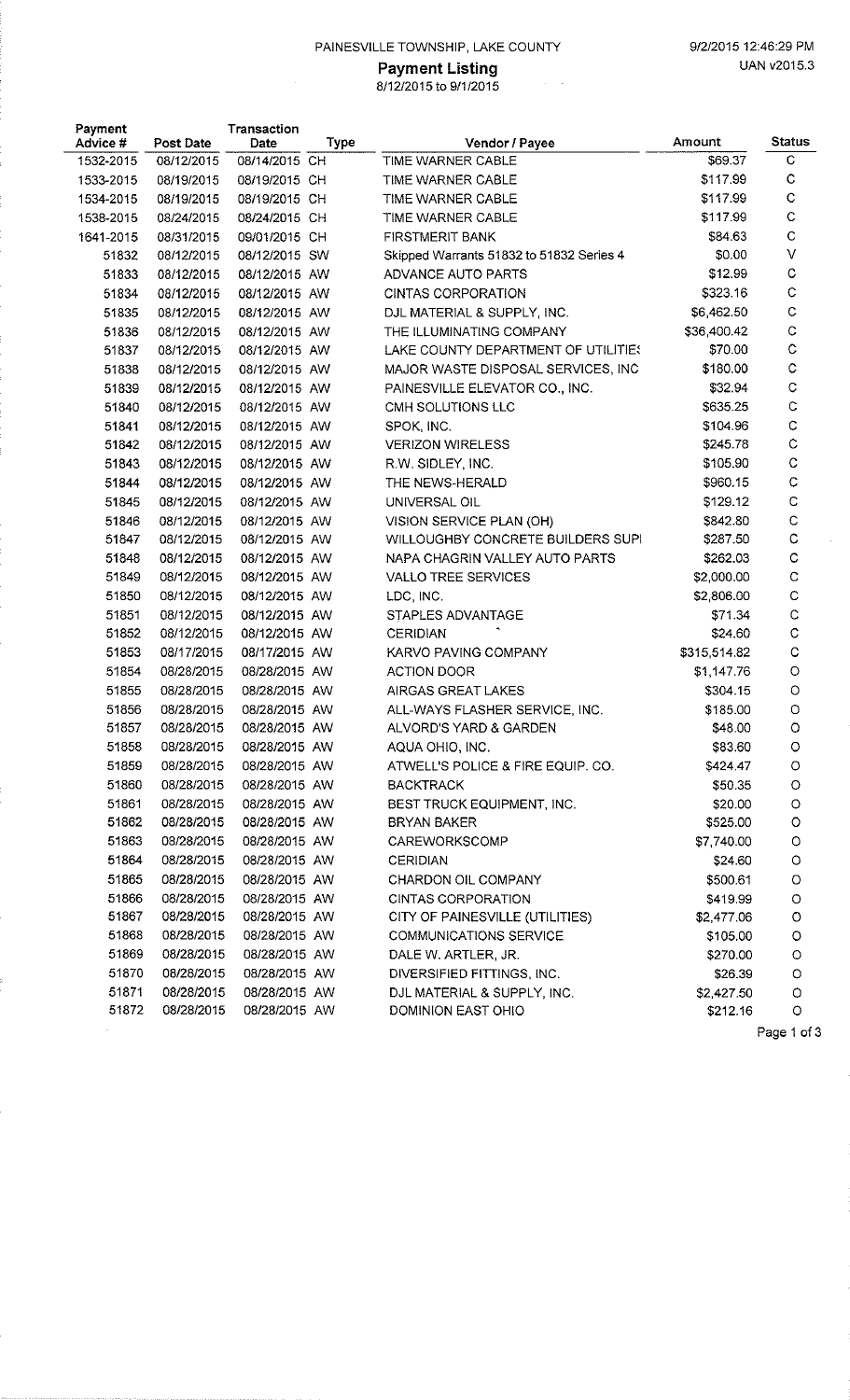## PAINESVILLE TOWNSHIP, LAKE COUNTY 9/2/2015 12:46:29 PM

# 8/12/2015 to 9/1/2015

| Payment<br>Advice # | Post Date  | Transaction<br>Date | <b>Type</b> | Vendor / Payee                     | Amount       | <b>Status</b> |
|---------------------|------------|---------------------|-------------|------------------------------------|--------------|---------------|
| 51873               | 08/28/2015 | 08/28/2015 AW       |             | FIRE PROECTION SOLUTIONS           | \$696.00     | O             |
| 51874               | 08/28/2015 | 08/28/2015 AW       |             | <b>FIRSTMERIT BANK</b>             | \$2,433.30   | O             |
| 51875               | 08/28/2015 | 08/28/2015 AW       |             | <b>GABE CICCONETTI</b>             | \$438.25     | V             |
| 51875               | 09/01/2015 | 09/01/2015 AW       |             | <b>GABE CICCONETTI</b>             | $-$ \$438.25 | V             |
| 51876               | 08/28/2015 | 08/28/2015 AW       |             | <b>GANLEY VILLAGE, LLC</b>         | \$182.80     | $\circ$       |
| 51877               | 08/28/2015 | 08/28/2015 AW       |             | <b>GRAINGER</b>                    | \$213.12     | $\circ$       |
| 51878               | 08/28/2015 | 08/28/2015 AW       |             | <b>HALLMARK EXCAVATING</b>         | \$700.00     | $\circ$       |
| 51879               | 08/28/2015 | 08/28/2015 AW       |             | <b>HANDY RENTS</b>                 | \$354.00     | $\circ$       |
| 51880               | 08/28/2015 | 08/28/2015 AW       |             | HUMANADENTAL INS. CO.              | \$3,143.96   | $\circ$       |
| 51881               | 08/28/2015 | 08/28/2015 AW       |             | INDUSTRIAL CHEM LABS               | \$98.86      | $\circ$       |
| 51882               | 08/28/2015 | 08/28/2015 AW       |             | INDY EQUIPMENT & SUPPLY            | \$1,908.00   | $\circ$       |
| 51883               | 08/28/2015 | 08/28/2015 AW       |             | JAYDEE ENTERPRISES, INC.           | \$36.90      | $\circ$       |
| 51884               | 08/28/2015 | 08/28/2015 AW       |             | JONES EQUIPMENT, INC.              | \$156.26     | $\circ$       |
| 51885               | 08/28/2015 | 08/28/2015 AW       |             | LAKE BUSINESS PRODUCTS             | \$99.00      | O             |
| 51886               | 08/28/2015 | 08/28/2015 AW       |             | LAKE COUNTY AUDITOR                | \$1,806.00   | $\circ$       |
| 51887               | 08/28/2015 | 08/28/2015 AW       |             | LAKE COUNTY LANDSCAPE AND SUPPLY,  | \$180.00     | $\circ$       |
| 51888               | 08/28/2015 | 08/28/2015 AW       |             | LAKE COUNTY SHERIFF'S DEPARTMENT   | \$1,420.00   | $\circ$       |
| 51889               | 08/28/2015 | 08/28/2015 AW       |             | LEROY TOWNSHIP FIRE DEPT.          | \$1,400.00   | $\circ$       |
| 51890               | 08/28/2015 | 08/28/2015 AW       |             | LEW'S RELIABLE HEAT & AIR COND.    | \$1,160.00   | $\circ$       |
| 51891               | 08/28/2015 | 08/28/2015 AW       |             | MAJOR WASTE DISPOSAL SERVICES, INC | \$180.00     | $\circ$       |
| 51892               | 08/28/2015 | 08/28/2015 AW       |             | <b>MARLIN BUSINESS BANK</b>        | \$128.00     | $\circ$       |
| 51893               | 08/28/2015 | 08/28/2015 AW       |             | MELZER'S FUEL SERVICE              | \$3,772.38   | $\circ$       |
| 51894               | 08/28/2015 | 08/28/2015 AW       |             | MICHAEL MANARY                     | \$290.93     | $\circ$       |
| 51895               | 08/28/2015 | 08/28/2015 AW       |             | MURPHY TRACTOR & EQUIPMENT CO.     | \$195.85     | $\circ$       |
| 51896               | 08/28/2015 | 08/28/2015 AW       |             | NAPA CHAGRIN VALLEY AUTO PARTS     | \$127.46     | O             |
| 51897               | 08/28/2015 | 08/28/2015 AW       |             | NEOFUNDS BY NEOPOST                | \$543.15     | O             |
| 51898               | 08/28/2015 | 08/28/2015 AW       |             | NEWBURY SANDBLASTING & PAINTING    | \$2,000.00   | O             |
| 51899               | 08/28/2015 | 08/28/2015 AW       |             | <b>OFESF</b>                       | \$25.00      | O             |
| 51900               | 08/28/2015 | 08/28/2015 AW       |             | OSBORNE, INC.                      | \$767.00     | O             |
| 51901               | 08/28/2015 | 08/28/2015 AW       |             | PAINESVILLE CREDIT UNION           | \$300.00     | O             |
| 51902               | 08/28/2015 | 08/28/2015 AW       |             | PETTY CASH                         | \$100.00     | O             |
| 51903               | 08/28/2015 | 08/28/2015 AW       |             | <b>POSTMASTER</b>                  | \$225.00     | O             |
| 51904               | 08/28/2015 | 08/28/2015 AW       |             | PROVISION IMPRESSIONS GROUP        | \$1,755.70   | O             |
| 51905               | 08/28/2015 | 08/28/2015 AW       |             | R.W. SIDLEY, INC.                  | \$73.50      | $\circ$       |
| 51906               | 08/28/2015 | 08/28/2015 AW       |             | RICHARD L. CONSTANTINE             | \$100.05     | $\circ$       |
| 51907               | 08/28/2015 | 08/28/2015 AW       |             | RUDYS WATERWORKS LLC               | \$125.00     | O             |
| 51908               | 08/28/2015 | 08/28/2015 AW       |             | SANDRA DALRYMPLE                   | \$210.00     | $\circ$       |
| 51909               | 08/28/2015 | 08/28/2015 AW       |             | SEACRIST MAINTENANCE, INC.         | \$365.00     | $\circ$       |
| 51910               | 08/28/2015 | 08/28/2015 AW       |             | THE ILLUMINATING COMPANY           | \$3,040.61   | $\circ$       |
| 51911               | 08/28/2015 | 08/28/2015 AW       |             | UNIVERSAL OIL                      | \$129.12     | $\circ$       |
| 51912               | 08/28/2015 | 08/28/2015 AW       |             | <b>VERIZON WIRELESS</b>            | \$491.56     | $\circ$       |
| 51913               | 08/28/2015 | 08/28/2015 AW       |             | VISION SERVICE PLAN (OH)           | \$842.80     | $\circ$       |
| 51914               | 08/28/2015 | 08/28/2015 AW       |             | WEED MAN LAKE COUNTY               | \$205.00     | $\circ$       |
| 51915               | 08/28/2015 | 08/28/2015 AW       |             | WITMER ASSOCIATES, INC.            | \$568.17     | $\circ$       |
| 51916               | 08/28/2015 | 08/28/2015 AW       |             | ZEP MANUFACTURING CO.              | \$252.70     | $\circ$       |
| 51917               | 08/28/2015 | 08/28/2015 AW       |             | UH GEAUGA MEDICAL CENTER           | \$30.00      | $\circ$       |
|                     |            |                     |             |                                    |              | Page 2 of 3   |

 $\sim$   $\sim$